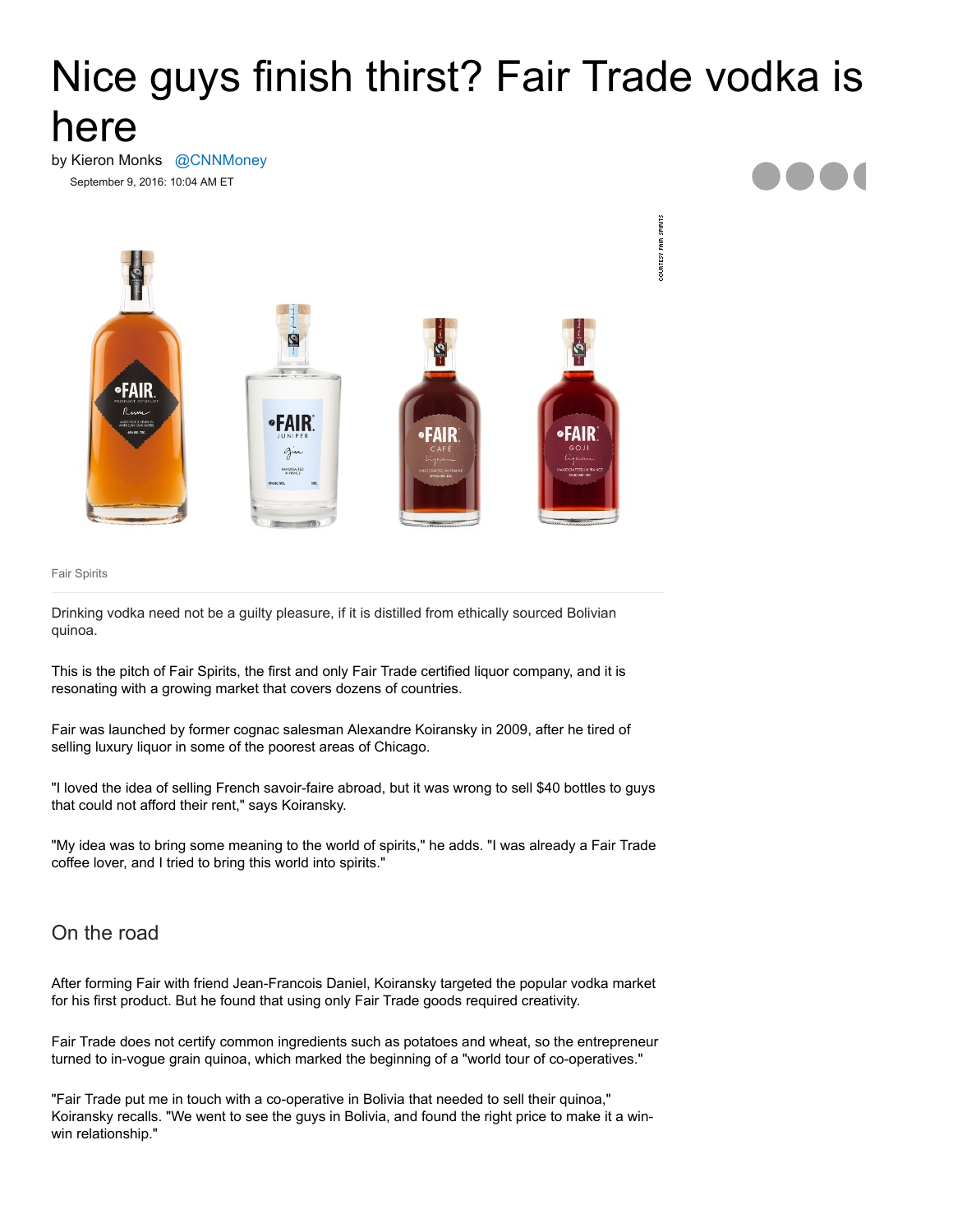Koiransky then toured the Cognac region of France in search of a distiller capable of creating the first quinoa-based vodka, and found one in master brewer Philip Laclie.

The product was an instant hit, winning the 2009 gold medal of the Beverage Testing Institute, the first of several awards.



Alexandre Koiransky

Companies must comply with around 200 rules to maintain Fair Trade certification.

Many in the liquor business would balk at the requirement to pay producers 15% more than market price, and return 2.5% of revenue to support local development.

But Koiransky sees benefits in forging close ties to suppliers. "One rule is that once you start working with someone, you must make sure you have a system with them and a long-term relationship with them," he says.

Fair's relationship with the Bolivian quinoa farmers has endured to the present day, and the company has since formed lasting links with co-operatives across the world to support an expanding range of liquors.

The company now produces gin using juniper berries from Uzbekistan, rum from Belizean sugar cane, and coffee liquor from Mexican beans.

Despite the diverse and far-flung supply chain, Koiransky says the commitment of his suppliers ensures that production runs smoothly and without delays.

## Upward curve

Fair currently sells around 15,000 cases of liquor a year, making it a minnow in industry terms compared with giants such as Smirnoff, which sells over 25 million.

But the company is spreading rapidly, with products now distributed in more than 20 countries, and it is targeting the same niche of savvy, metropolitan consumers across the world.